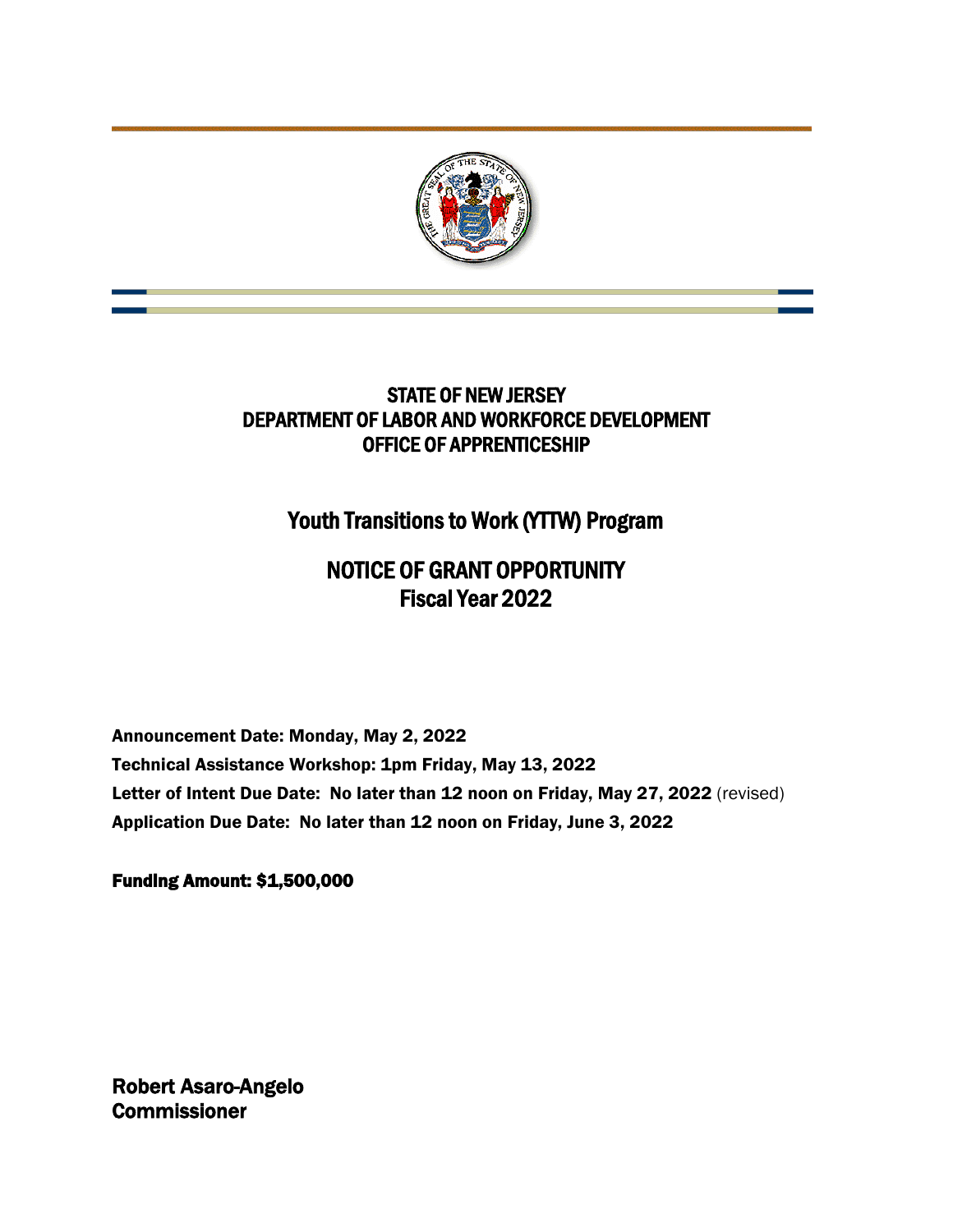## **Youth Transitions to Work Program FY2022 Notice of Grant Opportunity**

## **TABLE OF CONTENTS**

|           | Notice of Availability of Grant Program Funds                                                         | Page 3  |
|-----------|-------------------------------------------------------------------------------------------------------|---------|
| A.        | Name of Grant Program                                                                                 | Page 3  |
| <b>B.</b> | Purpose of the Grant                                                                                  | Page 3  |
| C.        | <b>Available Funding</b>                                                                              | Page 4  |
| D.        | <b>Eligible Entities</b>                                                                              | Page 5  |
| Ε.        | <b>Qualifications of Applicants</b>                                                                   | Page 5  |
| F.        | <b>Application Process</b>                                                                            | Page 5  |
| G.        | Address to Which Proposals Must Be Submitted                                                          | Page 13 |
| H.        | <b>Application Submission Date</b>                                                                    | Page 13 |
| I.        | Date by Which Applicants Shall Be Notified                                                            | Page 13 |
|           | Attachments:<br>Attachment I – Participant Enrollment Form<br>Attachment II - Consortium Partner Form |         |

Attachment III – Sample Letter of Intent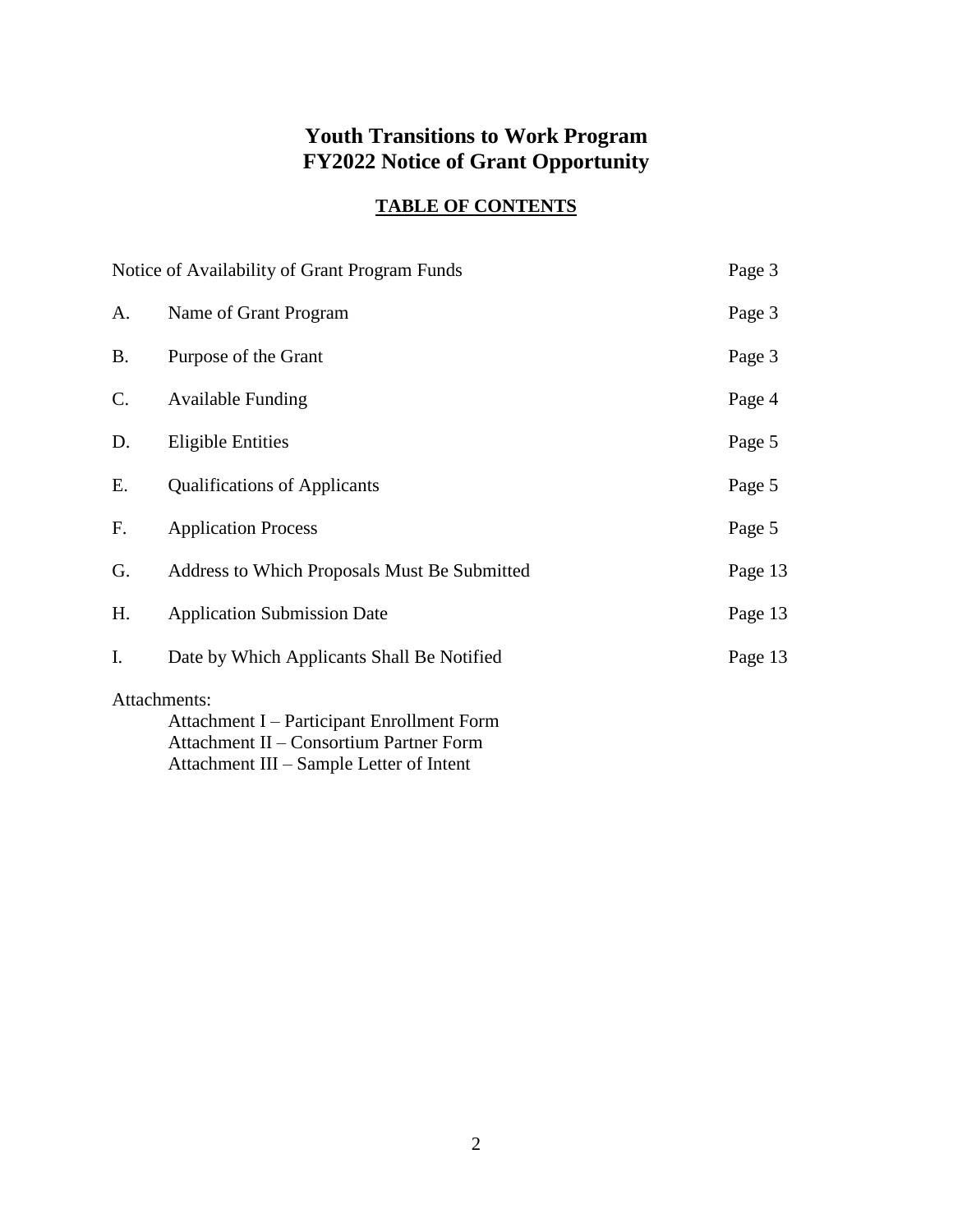#### **Notice of Availability of Grant Program Funds**

**Take Notice** that, in compliance with N.J.S.A. 52:14-34.4 et seq., the Department of Labor and Workforce Development (hereinafter "the Department" or "NJDOL") regularly publishes on its website at [https://www.nj.gov/labor/programs/grants/ngo\\_index.html](https://www.nj.gov/labor/programs/grants/ngo_index.html) all notices of fund availability pertaining to Federal or State grant funds which may be awarded by the Department. The notices of fund availability may be found on the Department's website under the heading "Public Notices" and the subheading "Notice of Grant Opportunity".

#### **A. Name of Grant Program**

The Youth Transitions to Work (YTTW) program is a competitive grant offered by the New Jersey Department of Labor (NJDOL).

#### **B. Purpose of the Grant**

Grant funds will be awarded to successful applicants responding to this competitive Notice of Grant Opportunity (NGO). The purpose of the YTTW program is to provide greater opportunities and incentives for high school juniors, seniors and out-of-school youth (ages 16-24) to facilitate effective transitions by high school seniors and out-of-school youth to high-skill, high-wage employment in labor demand, apprenticeable occupations.

For applicants serving out-of-school youth (ages 16 to 24), program requirements, including the minimum hours of YTTW training hours are still applicable, and a clear connection to the One-Stop System and Workforce Innovation and Opportunity Act (WIOA) services are required. Local Workforce Development Boards (WDBs) may be able to fund some of these supportive services to individuals who meet certain eligibility requirements. Applicants are encouraged to coordinate with local WDBs to co-enroll eligible individuals in WIOA services and leverage those funds. Applicants are also encouraged to ensure all YTTW program participants are registered for One-Stop Career Center services by registering at [https://jobsource.nj.gov/jz/views/jobzone/guest.jsf.](https://jobsource.nj.gov/jz/views/jobzone/guest.jsf)

#### *Mission, Goals and Objectives*

The mission of the YTTW program is to recruit, screen and facilitate effective transitions of high school juniors, seniors and out-of-school youth to high-skill, high-wage employment in labor demand occupations, with long-term career potential and opportunities for occupationally relevant lifelong learning, thereby motivating youth to greater success in secondary and post-secondary education.

This competitive NGO is being made available to accomplish any of the following primary goals:

- Establish YTTW programs to link secondary education and higher education institutions to existing apprenticeship programs registered with the United States Department of Labor (USDOL);
- Establish YTTW programs in new apprenticeship programs in occupations or industries in New Jersey (NJ) which are not currently registered with the USDOL;
- Establish YTTW programs in newly activated apprenticeship programs which are registered with the USDOL but are not currently being implemented in NJ; and,
- Increase the number of high school graduates entering apprenticeship programs in NJ.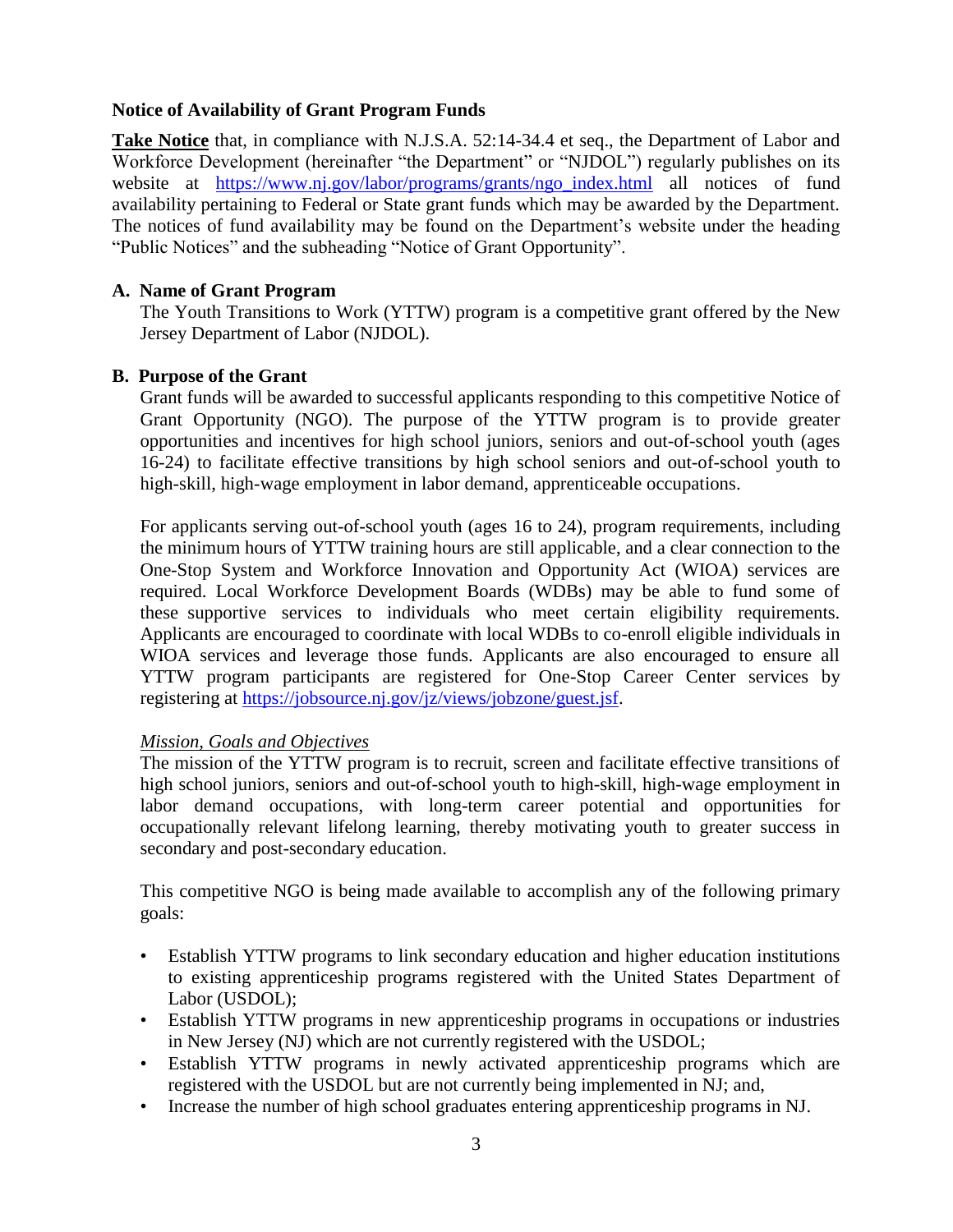The NJDOL has established the following objectives for the YTTW program:

- Provide outreach sessions at local high schools to expose targeted high school juniors and seniors to the apprenticeship training model and apprenticeship occupations;
- Provide outreach sessions to expose out-of-school youth to the apprenticeship training model and apprenticeship occupations;
- Interview and screen potential juniors and seniors and out-of-school youth, interested in enrolling in the YTTW program;
- Develop an applied and integrated curriculum with the local high schools working in partnership with business, industry and labor;
- Conduct workforce readiness and occupation-specific classroom training to high school juniors and seniors accepted into the YTTW program;
- Conduct workforce readiness and occupation-specific classroom training to out-of-school youth accepted into the YTTW program;
- Make available field trips to provide job-shadowing experiences at training centers and employer worksites;
- Place participants of the YTTW program into existing, newly created, and/or newly activated apprenticeship programs with employer and union partners; and
- Provide training that leads to certifications, licenses and/or college credits.

Expected Long Term Goals

- A highly skilled workforce with increased availability of qualified entry-level, youth workers;
- Effective transitions for youth into apprentice programs, by helping students establish a clear connection between learning and work through work readiness, employment experience, career exploration, and mentoring;
- Increased employment opportunities for youth in existing or new apprenticeable industries; and
- Recognition of registered apprenticeship as a key component of New Jersey's Workforce Readiness System.

## **C. Available Funding**

The amount of funding available for FY2022 is approximately \$1,500,000 and may be funded by a combination of state, including Workforce Development Partnership Funds and/or federal funds and is contingent upon their availability. Funded YTTW programs may be considered for a continuance of up to 18 months, contingent upon successful performance of the grantee and upon the availability of funds. Actual award amounts will be determined by NJDOL.

Grants will be funded based upon the applicant's ability to serve youth in their program at a maximum cost of \$8,500 per participant formally accepted into the YTTW training program. The cost per participant is calculated by simply dividing the number of participants served by the total funding request amount.

The contract period will be for 18 months, and the contract period is expected to be June 30, 2022 to December 30, 2023.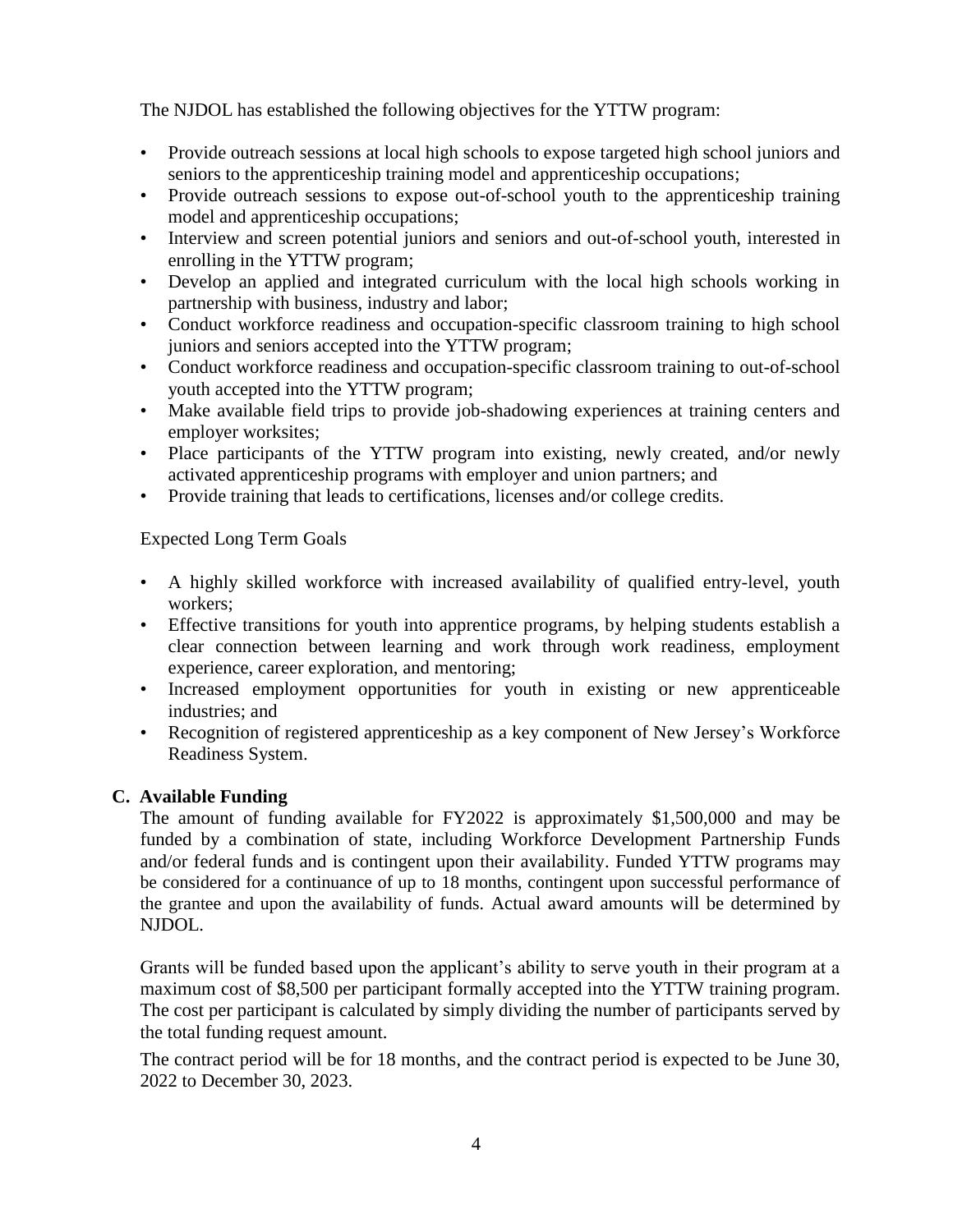#### **D. Eligible Entities**

This competitive grant opportunity is open to the following entities:

- Any employer or business;
- Any labor organization which represents workers in the occupation for which the apprentices will be trained;
- Public high schools within New Jersey;
- Public vocational schools within New Jersey;
- Two- and four-year institutions of higher education;
- Public or private non-profit agencies;
- Business or trade organizations representing a particular trade, group of trades, contractors or employers;
- Community-based organizations; and
- Faith-based organizations.

Current FY2021 YTTW grant recipients are NOT eligible to apply for FY2022 funding.

#### **E. Qualifications of Applicants**

Applications must be submitted by the lead agency on behalf of a consortium. The lead agency serves as the applicant agency of record, the legally recognized fiscal agent for the grant project and the single point of contact for NJDOL. The lead agency is responsible for overseeing the implementation of all aspects of the grant, including, but not limited to, project and spending plan; grant project monitoring and reporting; outreach and recruitment; workforce readiness and vocational training; and fiscal management. It is essential that the applicant carefully construct result-oriented goals and objectives that support the program's stated goals and objectives, together with the program description and budget, providing a comprehensive plan for the successful accomplishment of the program.

All application will be evaluated on the basis of quality, comprehensiveness, completeness, accuracy and appropriateness of response to the NGO.

#### **F. Application Process**

NJDOL accepts, reviews, approves and manages all YTTW grants electronically using the System for Administering Grants Electronically (SAGE). A potential applicant must first submit a letter of intent. To obtain access to SAGE, applicants must complete a two-step process by submitting a letter of intent to apply and registering in the SAGE system.

Applicants interested in applying for the FY22 YTTW grant program must submit a Letter of Intent (LOI) to express interest in the grant opportunity. It is suggested the organization submit the letter once they determine to apply for the grant opportunity, but the latest LOIs can be submitted is 12:00 noon on Friday, May 27, 2022. The letter of intent (Attachment III) must be submitted via e-mail to [ApprenticeshipUnit@dol.nj.gov.](mailto:ApprenticeshipUnit@dol.nj.gov)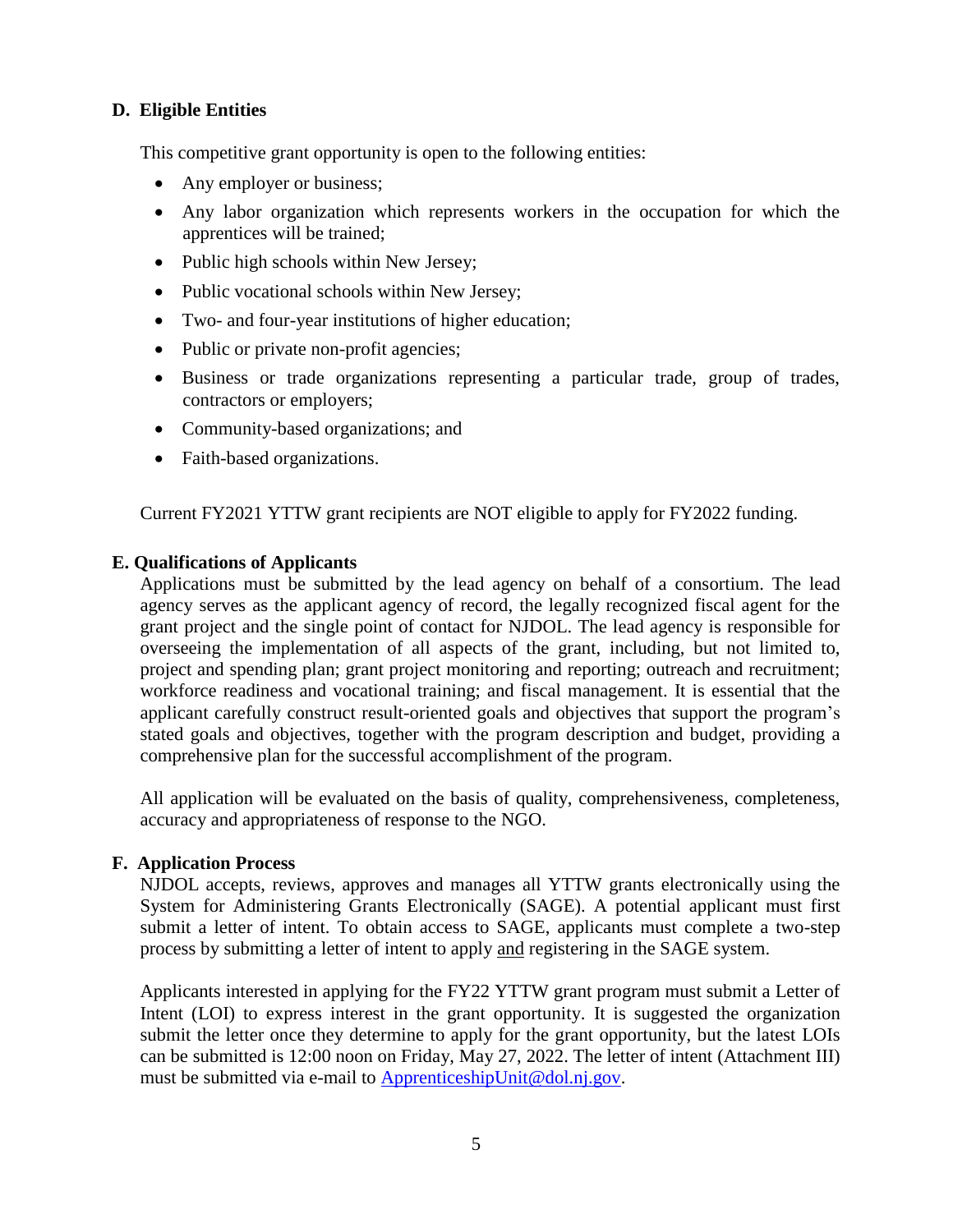To apply, eligible entities must have access to the SAGE system. To receive access, register at the following Internet website address: [https://njsage.intelligrants.com/.](https://njsage.intelligrants.com/) You will receive an e-mail message confirming that your account has been validated. Within the next business day, NJDOL will provide access to the application. After receiving the confirmation, eligible entities will have access to complete and submit their grant application online. Technical requirements for SAGE can be viewed at [https://njsage.intelligrants.com/.](https://njsage.intelligrants.com/) It is strongly recommended that registration in SAGE be submitted at the time the letter of intent is completed and submitted. Organizations and individuals already registered in SAGE can simply indicate on the Letter of Intent they are already registered in SAGE.

The application in SAGE must consist of the following required components:

**Applicant Information** – Complete all required information of the organization including contact information.

**Previous Funding** – Identify any funding over the past three years that the organization has received from NJDOL.

**Counties to Serve** – Identify the counties your YTTW program will serve. If your YTTW program is statewide, please indicate by checking the 'statewide' box.

**Program Narrative** – Applicants must upload a detailed program narrative (no more than 20 pages) on the Required Documents page describing their proposed YTTW program. *Priority will be given to those applications focusing on dislocated workers and workers impacted by the COVID-19 pandemic*. Clearly state in the program narrative how the following objectives will be achieved:

➢ Provide outreach sessions at local high schools to expose high school juniors and seniors to the apprenticeship training model and apprenticeship occupations

The applicant must include the names of the local high schools where they intend to conduct YTTW outreach sessions and discuss how the applicant will work with high school guidance counselors, administrators and teachers to recruit students for the outreach sessions. These sessions should include students who are currently juniors and/or seniors in high school who are interested in finding out more information about careers in apprenticeship or the YTTW program. If applicants are serving Out-of-School Youth, include how outreach sessions will be scheduled and conducted for that population.

Students and Out-of-School Youth interested in enrolling into the YTTW program will be required to complete a YTTW Participant Enrollment Form (Attachment I).

➢ Interview and screen potential students interested in enrolling in the YTTW program.

The applicant must describe the interviewing and screening process, which will occur to accept eligible and interested students and Out of School Youth, if applicable, into the YTTW program. The applicant must also state the expected number of participants who will be accepted into the YTTW program.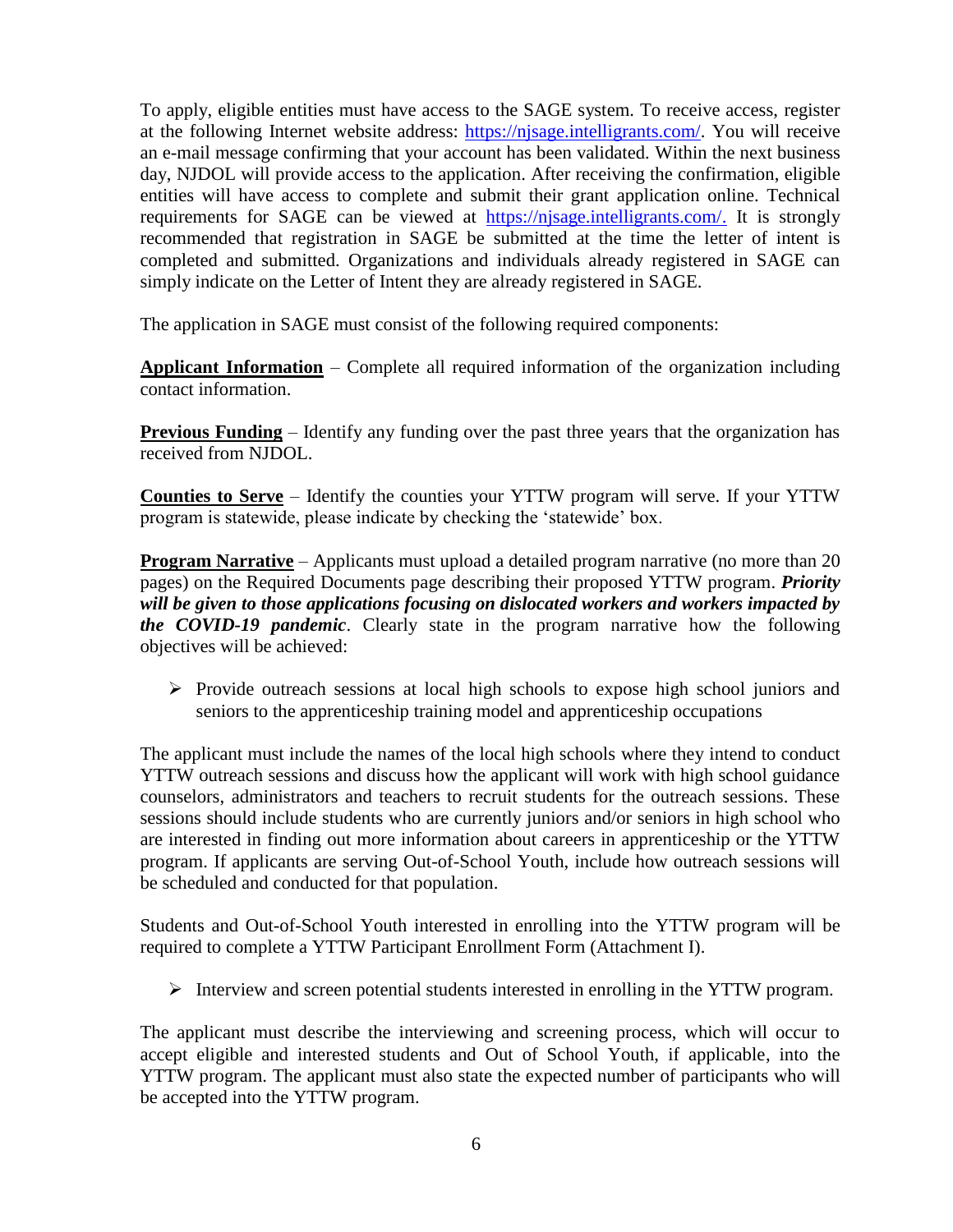➢ Develop an applied and integrated curriculum with the local high schools working in partnership with business, industry and labor

The proposal should demonstrate how the applicant would work with members of the consortium to develop a training curriculum. The training curriculum should focus on academic preparation for the occupation outlined in this proposal and identify the associated hours for completion of each component. The training curriculum should be uploaded as a "Miscellaneous Attachment". Special consideration will be given to applicants who deliver training that leads to a certification and/or who deliver training in partnership with a college for which the student will obtain college credits.

➢ Conduct workforce readiness and occupation-specific classroom training to participants accepted into the YTTW program, either in a classroom setting, or online virtual platform.

Applicants are required to conduct at least 20 hours of workforce readiness skill training and at least 60 hours of occupation-specific related classroom training. This training should occur during the school year for in-school juniors and seniors and may occur after school and/or during the summer months. Describe how the workforce readiness skill training occupationspecific training will occur for out of school youth, if applicable. Applicants are encouraged to provide one-on-one mentoring and internship opportunities to YTTW participants through consortium partners.

➢ Coordinate field trips to training centers and employer worksites to provide jobshadowing experiences

To ensure receive exposure to a variety of workplace environments, applicants are required to provide job-shadowing experiences and tours of training centers and/or employer work sites. A minimum of 10 hours of job-shadowing experiences must be provided.

The proposal must provide specific details of the activities including the number of job shadowing hours and how this activity aligns with the training curriculum of the YTTW program.

➢ Place graduating high school seniors and Out-of-School Youth (if applicable) into USDOL registered apprenticeship programs with employer and union partners.

Applicants are required to provide placement services and place at least 80 percent of the YTTW participants accepted into the YTTW program into USDOL-approved registered apprenticeship programs. Applicants are encouraged to ensure all YTTW program participants are registered for One-Stop Career Center services by registering at [https://jobsource.nj.gov/jz/views/jobzone/guest.jsf.](https://jobsource.nj.gov/jz/views/jobzone/guest.jsf)

The narrative must specifically detail the number of students and Out-of-School youth who will be accepted into the program, the number expected to complete the training, and the number of participants who will be placed into the specific apprenticeship occupation(s) as outlined in the proposal.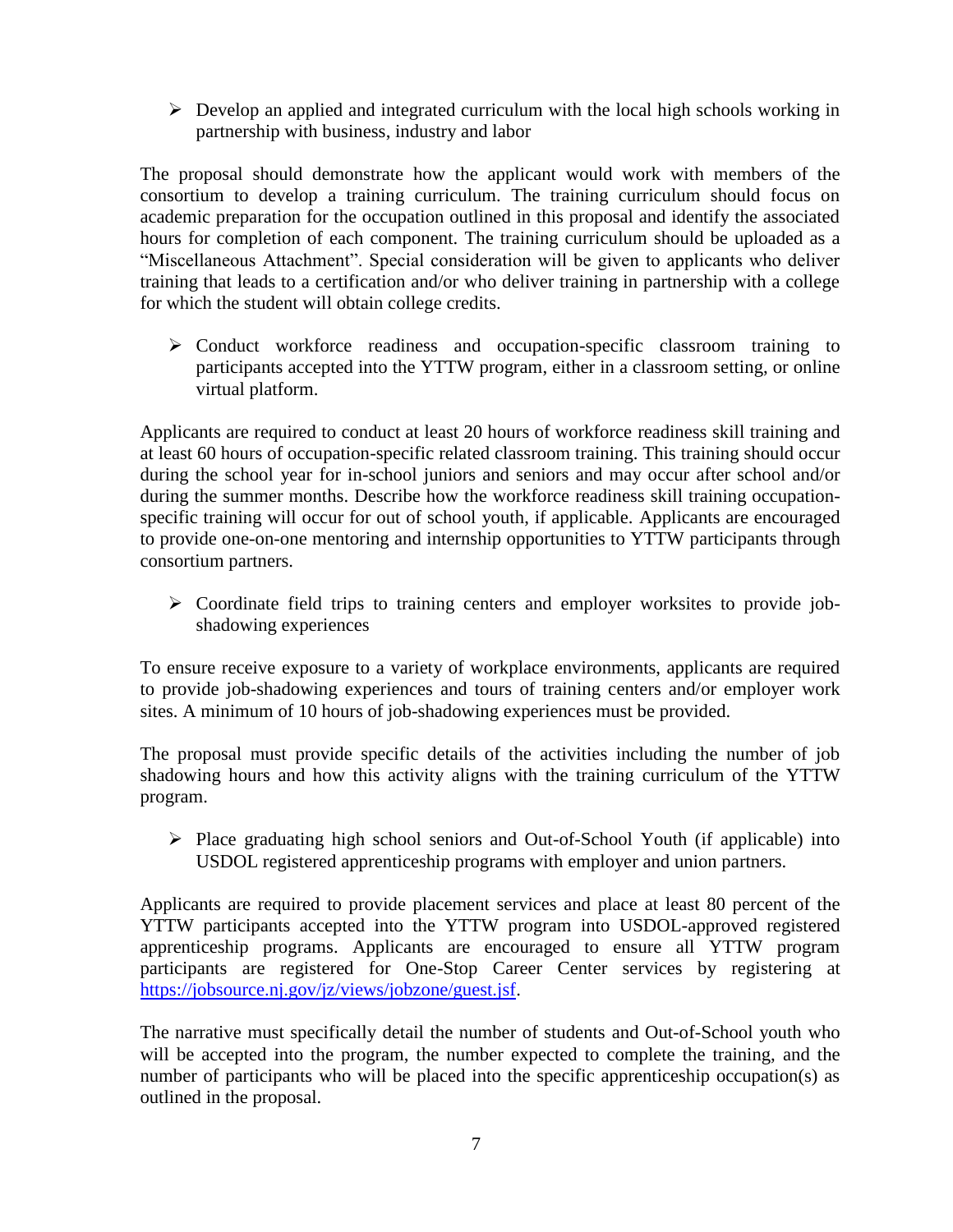**Consortium Partners** – Applicants are required to develop a consortium of partners to ensure success of the YTTW program. The information for each partner must be entered on the Consortium Partner page of the application in SAGE. Applicants are also required to complete and upload a "YTTW Consortium Partner Form" (Attachment II) for each consortium member. The form must clearly identify the goals and activities the partner organization will conduct, as well as timelines for completion. This document indicates that a representative of the organization has participated in the development of the program and the organization agrees to participate in the proposed activities described in the application.

**Summary of Expected Outcomes** - Applicants must provide all information required for anticipated outcomes during the 18-month contract period. If applicable, enter the number of hours and the industry-recognized credentials each participant of your proposed YTTW program will receive by the conclusion of the grant cycle.

If your YTTW program includes college credit for your participants, provide the college course and credit information.

**Occupational Area / Statement of Need** - Applicants must upload a document on the Required Documents page that details the occupational area of focus and demonstrates the need for the project in relation to the Notice of Grant Opportunity. A need is defined as the difference between the current status and the outcomes that the applicant would like to achieve. Information may include a demographic description of your targeted area and research specifically on the number of apprenticeship opportunities with employers and unions within your region.

The employer and/or union partners must document, in written form, a need for entry-level apprentices in the occupational areas for which funds are being sought. The documentation should contain information that there is, or likely will be, an excess of demand over the supply for adequately trained workers in the apprenticeable occupation(s). Additionally, evidence of a labor demand can include a commitment to hire by employers who convey a need for a specific occupation.

Clearly state the occupation(s) you will be focused on in your proposal and indicate if the occupation(s) is currently an existing apprenticeable occupation and registered with United States Department of Labor – Office of Apprenticeship.

**Organizational Commitment and Capacity** - Applicants must provide an uploaded document on the Required Documents page describing the organizational commitment and the capacity that the organization has to administer a YTTW program. Clearly demonstrate the need for the project as outlined in the official guidance and the occupational area(s) which will be the focus of your YTTW project. Describe the applicant's experience in administering similar workforce development programs and the capacity the applicant has to accomplish each of the objectives as outlined in the NGO. The applicant should focus on how previous experience will be applied to ensure successful implementation of the proposed project. Applicants must describe their commitment and experience, as well as outcomes, in addressing the conditions and/or needs identified, including the organizational support that exists for implementing the proposed project.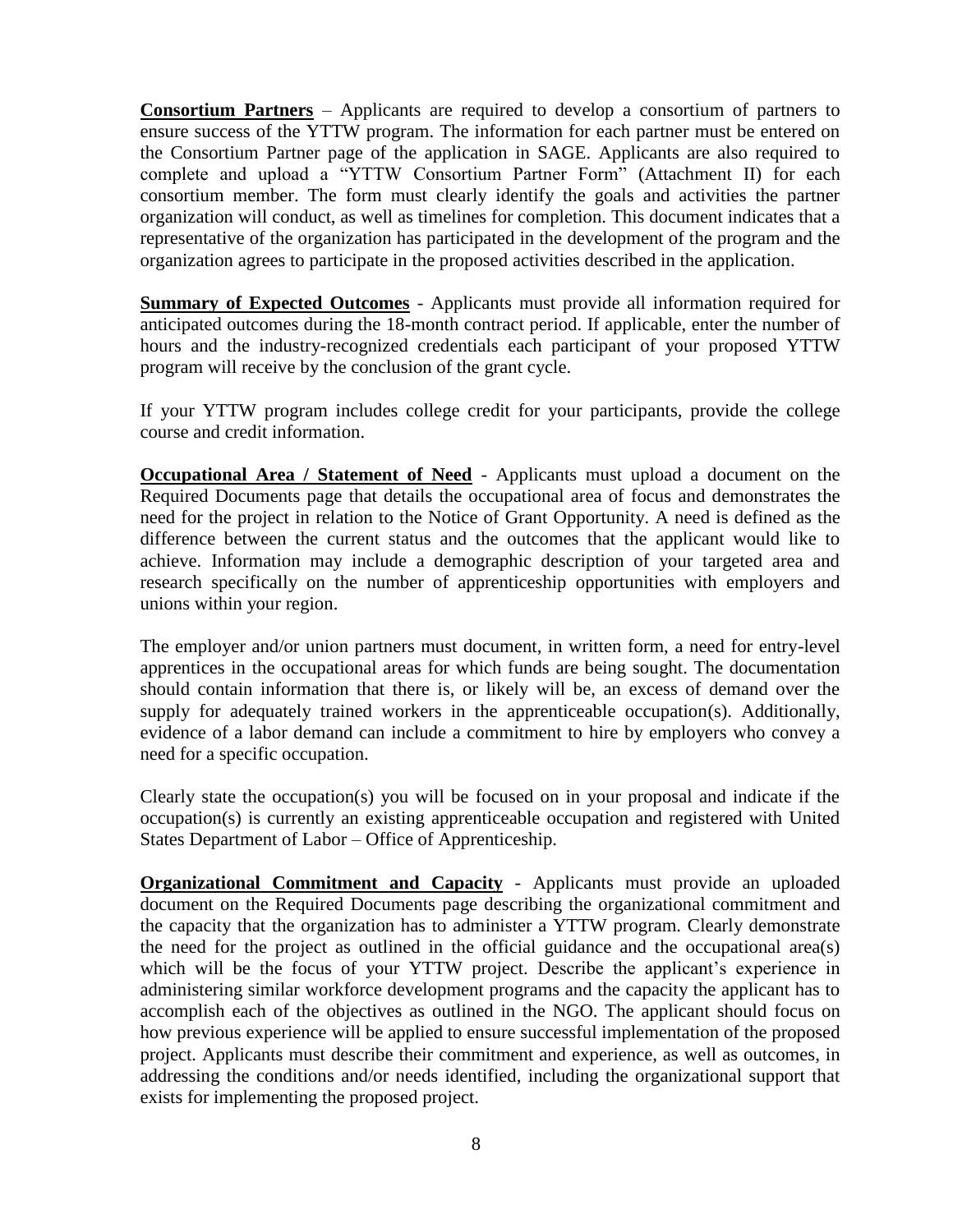**Budget Forms – Schedules A-C** - Complete Budget Schedules A through C to identify personnel costs, non-personnel costs and direct student services costs. Once all the costs have been entered in the schedules, the information will carry to the Cost Summary page. Each budget schedule must include all monetary and non-monetary funding sources or resources within the budget. Amounts reported on the summary must be fully supported by information provided in the narrative. If any cost is unusual, provide documentation or an explanation to support your estimate. No more than 10 percent of the budget may be utilized towards indirect costs. Indirect costs are defined as those that include, but are not limited to, audits, insurance, utility, office rental, or managerial staff.

NJDOL has limited the cost categories to the following areas:

#### Personnel Costs

This budget category may include salaries for staff working on the YTTW program. Costs can include salaries and fringe benefits for full-time staff. All information on Schedule A is required to be completed.

#### Non-Personnel Costs

This budget category may include non-personnel costs on Schedule B (costs other than Personnel Costs and Direct Student Services). Examples of allowable costs include marketing materials, promotional items, conference registration, mileage, and general office supplies. Any request to use YTTW grant funds to attend a conference will require prior approval by NJDOL. Mileage for grant-related travel will be reimbursed at the New Jersey state-approved rate of \$.35 per mile. Mileage and toll expenses can only be provided for travel within New Jersey. The maximum amount for promotional items such as key chains, pens and pencils is \$1,000.

#### Direct Student Services

.

This budget category may include costs associated with training, site visits, student transportation to events/activities, and support services for YTTW participants such as childcare. This category also may include driver's education, curriculum development, skills and aptitude testing such as TABE and WorkKeys, and tutoring.

Grant funds provided through this program may not be expended for the following:

- Pension and/or health benefits for part-time staff.
- Mileage and toll expenses for out-of-state travel.
- Overnight accommodations.
- Capital construction or renovation.
- Costs associated with preparing the grant application.
- Costs of memberships in associations or organizations.
- Sub-granting to non-public schools.

This grant opportunity prohibits the use of grant funds for activities that:

• "Induce, encourage or assist any displacement of currently employed workers by trainees, including partial displacement by means such as reduced hours of currently employed workers; any replacement of laid off workers by trainees; or any relocation of operations resulting in a loss of employment at a previous workplace";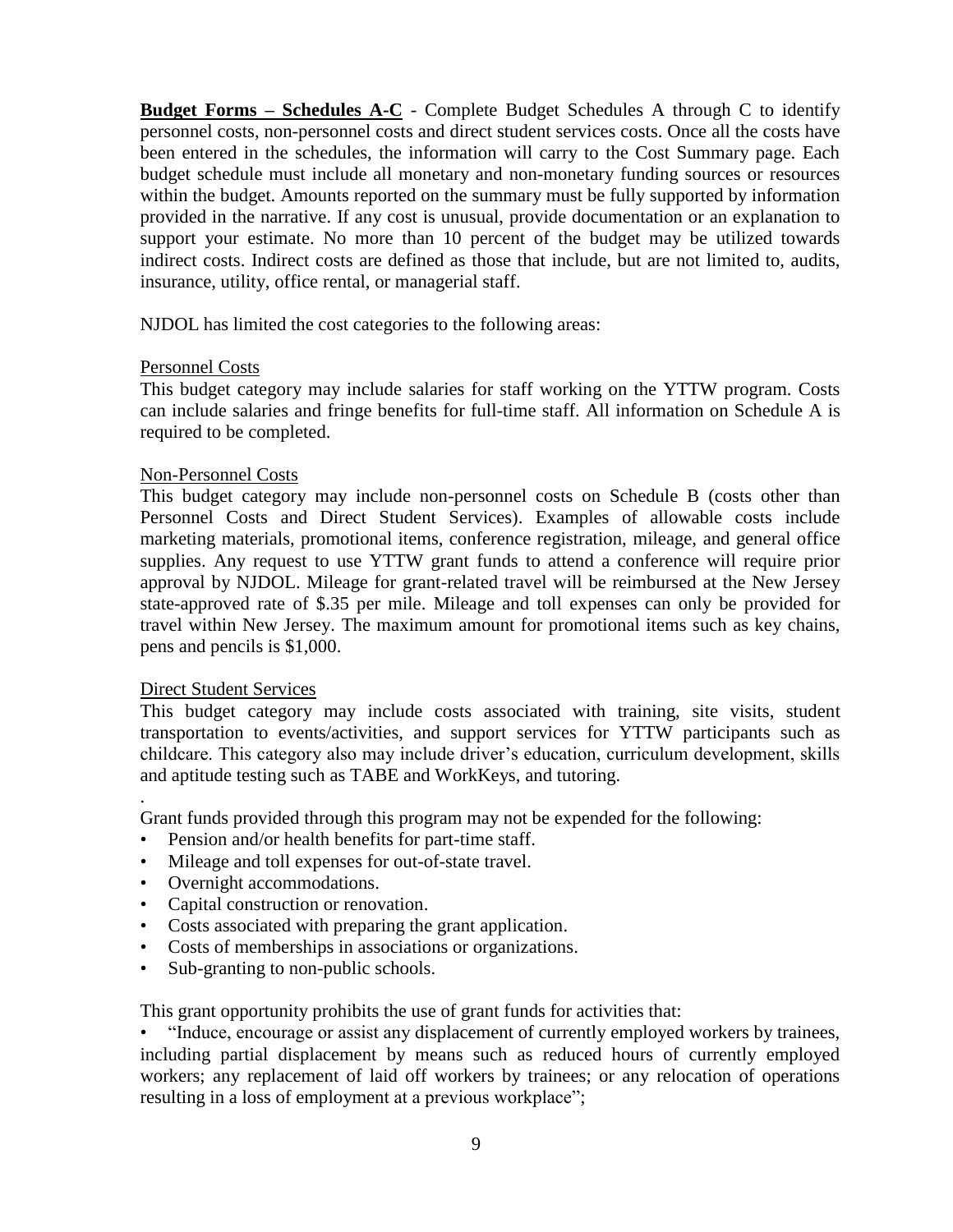• "Replace, supplant, compete with or duplicate in any way existing approved registered apprenticeship programs"; or

• "Impair existing contracts for services or collective bargaining agreements, except that activities which would be inconsistent with the terms of a collective bargaining agreement may be undertaken with the written concurrence of the collective bargaining unit and employer who are parties to the agreement."

Budget amendments must have the approval of NJDOL.

## **Tax Clearance Certificate**

The Tax Clearance is a required document and must be uploaded on the Required Documents page of the application in SAGE.

Public Law 2007, c. 101 requires that as a precondition to the award of business assistance or incentive or as a component of the application for business assistance or incentive, a person or business seeking a grant, loan, loan guarantee, or other monetary or financial benefit from a department or agency of state government shall obtain a Tax [Clearance](http://www.state.nj.us/treasury/taxation/busasst.shtml) [Certificate](http://www.state.nj.us/treasury/taxation/busasst.shtml) from the director of the New Jersey Division of Taxation prior to the issuance of the grant, incentive or assistance. Tax Clearance certificates may be requested through the State of New Jersey's **Premier Business Services (PBS)** portal online. The use of the portal replaces the need for the paper application submission to the Division of Taxation; the processing fee is also waived *with the use of the portal*. Each applicant will be able to print the necessary clearance certificate through their business's portal account. An organization should request the Tax Clearance Certificate once a decision has been made to apply for the grant opportunity.

## **State of New Jersey W-9 Form**

A completed State of New Jersey W-9 form must be on file with the New Jersey Department of Treasury. It is the applicants' responsibility to ensure this step is completed. Applicants may register with the New Jersey Department of the Treasury online at: [www.njstart.gov.](http://www.njstart.gov/) Failure to complete this step can delay or forfeit a grant award. *(Reimbursement checks are linked with the FEIN that is on file with the New Jersey Department of Treasury. As a result, reimbursement checks are mailed to this associated address.)*

## **Development Subsidy Job Goals Accountability Act**

The Development Subsidy Job Goals [Accountability](http://www.njleg.state.nj.us/2006/Bills/PL07/200_.HTM) Act: Public Law 2007, c.200 requires that all applicants awarded a grant in excess of \$25,000 complete the [Development](http://nj.gov/labor/forms_pdfs/Programs/NGO/Workforce_Training/turnerform2.pdf) Subsidy Job Goals [Accountability](http://lwd.dol.state.nj.us/labor/forms_pdfs/employer/training/turnerform2.pdf) form. This form must be completed within 30 days after the State's fiscal year for a period of five years after the grant is awarded.

## **Reporting Requirements:**

Grantees will be required to complete the following reports online in SAGE:

1) A monthly activity report, due by the  $15<sup>th</sup>$  of each month, must be submitted via SAGE. The report must list all the activities of the program, including detailed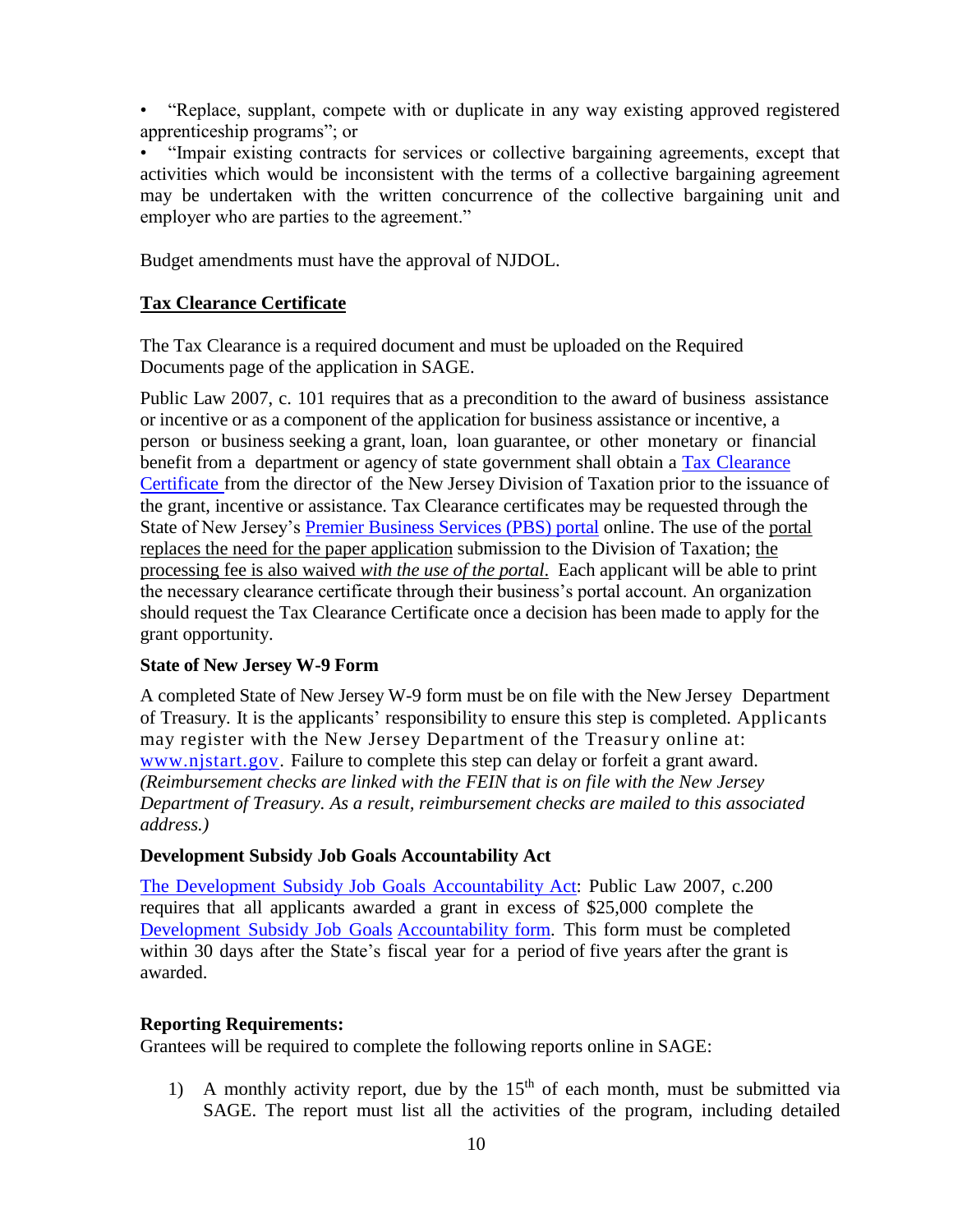demographic information for participants of the program, consortium meetings and a corrective action plan to address barriers.

- 2) A monthly financial report, due by the  $15<sup>th</sup>$  of each month, must be submitted via SAGE. Grantees will be paid on a monthly reimbursement method, after the financial report has been submitted to and approved by NJDOL. Grantees must register with [https://www.njstart.gov](https://www.njstart.gov/) and set up their account to receive monthly electronic payments. Copies of receipts for all expenses must be retained by the grantee for monitoring and auditing purposes.
- 3) A closeout report, due within 30 days from the end of the grant period, must be submitted via SAGE. Final reimbursement is subject to submission and acceptance of the final report to NJDOL.

## **Evaluation:**

During the contract period, NJDOL will evaluate the grantee's program to ensure that the grantee is satisfying the outlined mission, goals, objectives and deliverables. The evaluation may include, but is not limited to, review and analysis of reports, on-site monitoring visits and attendance at consortium meetings.

## **Award Process:**

NJDOL will review each completed application on the basis of quality, comprehensiveness, appropriateness, demonstrated need and adherence to application guidelines. Applicants are reminded that the grants will be awarded through a competitive process and only those applications that meet the highest standards will be awarded.

Applications that do not adhere to the required sections of this NGO will be viewed as incomplete and may not be reviewed.

An independent review committee consisting of fair and impartial committee members will rate proposals based on a scoring rubric. The areas of evaluation, specific elements comprising these areas with definitions and scoring points are highlighted below. The maximum score to be received is 100.

|                                                                                                        | <b>Points</b> |
|--------------------------------------------------------------------------------------------------------|---------------|
| <b>Core Partnerships/Relationships</b>                                                                 | 40            |
| Proposal demonstrates evidence of:                                                                     |               |
| Connections to Registered Apprenticeship programs<br>п                                                 |               |
| Connections to employers interested in hiring program<br>$\blacksquare$                                |               |
| participants (where applicable)                                                                        |               |
| • Pre-Apprenticeship training includes workforce readiness and<br><i>occupation specific training</i>  |               |
| Connections to robust network of employment, education, and<br>$\blacksquare$<br>support opportunities |               |
| • Provides access to supportive services like transportation or<br>childcare (where applicable)        |               |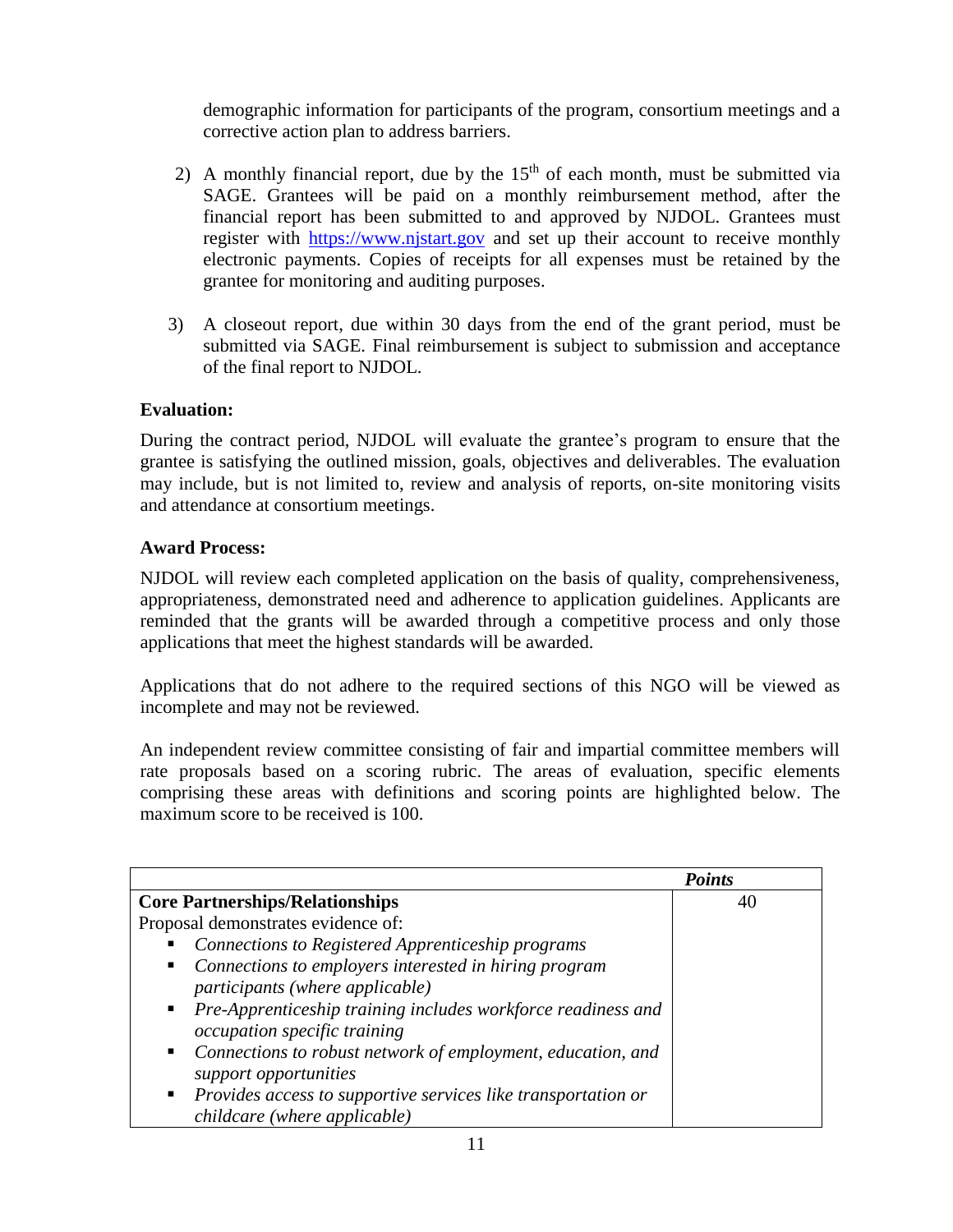| <b>Quality Program Experience</b>                                   | 25 |
|---------------------------------------------------------------------|----|
| Proposal demonstrates evidence of:                                  |    |
| Program serves targeted populations, with emphasis on               |    |
| dislocated workers/individuals affected by COVID-19                 |    |
| Engagement in high quality hands-on instruction<br>٠                |    |
| Engagement in high quality work-based learning<br>٠                 |    |
| opportunities                                                       |    |
| Ongoing assessment activities to support program participant<br>ш   |    |
| Access to career navigation services during and beyond<br>٠         |    |
| completion of pre-apprenticeship program                            |    |
| learning                                                            |    |
|                                                                     |    |
| <b>Program Capacity</b>                                             | 20 |
| Proposal demonstrates evidence of:                                  |    |
| Reach to diverse and under-served populations<br>٠                  |    |
| Processes in place for collaborative planning and decision-<br>٠    |    |
| making with partners                                                |    |
| Staffing plans reflect multiple capacities required to support<br>٠ |    |
| program                                                             |    |
| Clear connections and opportunities for building on existing<br>٠   |    |
| pre-apprenticeship program practice                                 |    |
| Realistic timeline for planning and implementing work<br>٠          |    |
| outlined                                                            |    |
| <b>Appropriateness of Budget</b>                                    | 15 |
| Budget is reasonable<br>ш                                           |    |
| Budget is within the cost guidelines of the NGO<br>٠                |    |
| Innovative usage of other services funding<br>٠                     |    |
|                                                                     |    |

The final contract amount and contract period will be stipulated in the executed contract between the approved applicant and NJDOL. In accordance with the "Budget Guidelines", reimbursement will be given on a cost reimbursement basis for actual expenses incurred during the contract/grant period. The Division of Workforce Development will closely monitor the grants.

#### **Technical Assistance Workshop**

NJDOL will provide a technical assistance session to potential applicants. General guidance on completing the required documents, budget forms and an overview of the YTTW program will be provided. It is important that both the Program Director and Fiscal Officer attend this session. It is strongly suggested that applicants attend the technical assistance workshop. The technical assistance workshop will be held:

Friday, May 13, 2022 at 1pm.

The technical assistance workshop will be conducted electronically through a virtual session. Pre-registration is required at least three business days prior to the date of the technical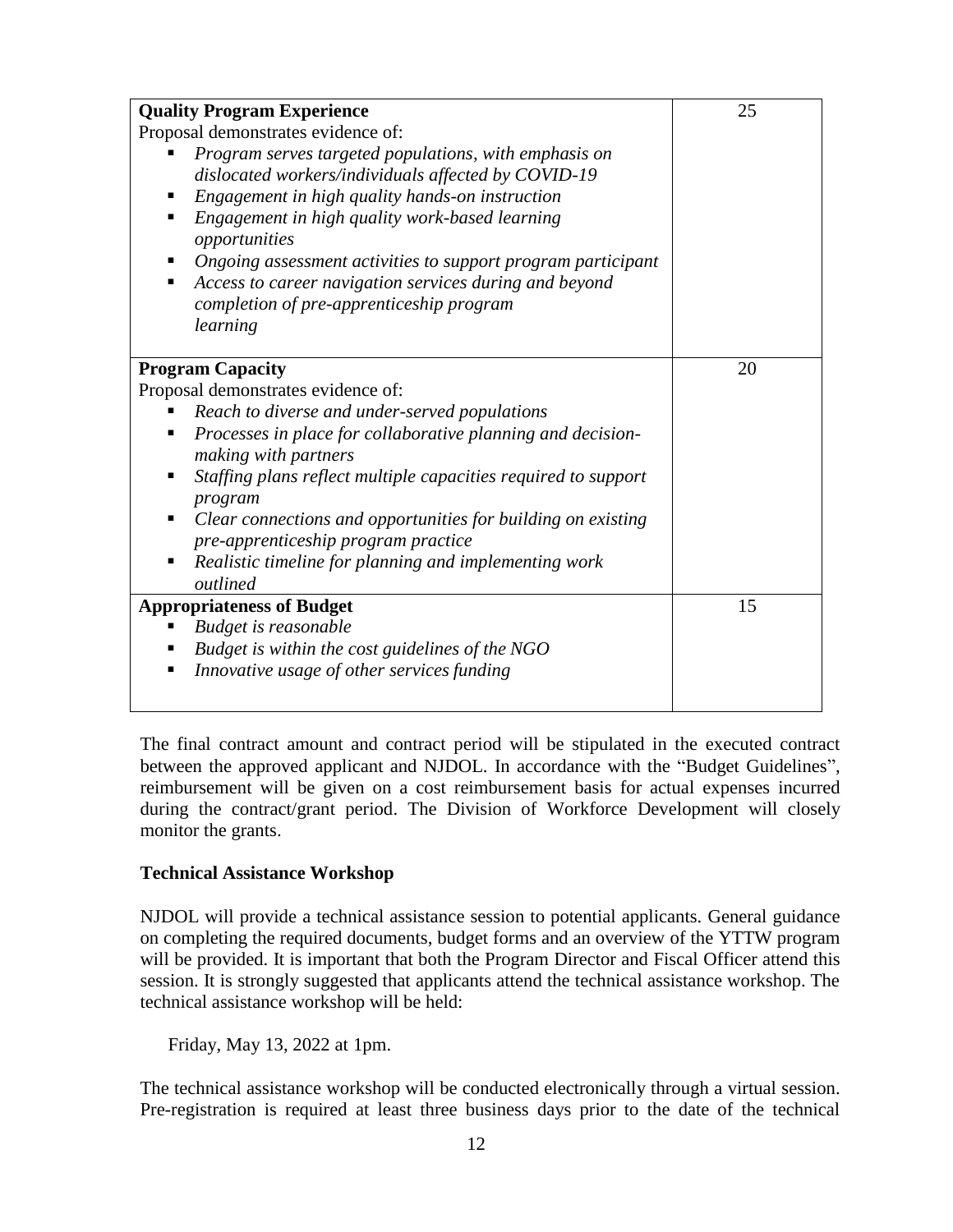assistance workshop at: [https://www.eventbrite.com/e/yttw-fy22-technical-assistance](https://www.eventbrite.com/e/yttw-fy22-technical-assistance-workshop-tickets-323991526377)[workshop-tickets-323991526377](https://www.eventbrite.com/e/yttw-fy22-technical-assistance-workshop-tickets-323991526377)

Virtual meeting log-in information will be provided only to those who registered through Eventbrite.

## **G. Address to Which Proposals Must Be Submitted**

Proposals must be submitted online through SAGE at: <https://njsage.intelligrants.com/> as described in the Application Process section of the NGO on page 5.

#### **For more information, contact:**

New Jersey Department of Labor and Workforce Development Division of Workforce Grant and Program Management 1 John Fitch Plaza PO Box 055, 5<sup>th</sup> Floor Trenton, NJ 08625-0055

 Contact: James Manning, Chief, Contracts and Programs E-mail: [james.manning@dol.nj.gov](mailto:james.manning@dol.nj.gov)

#### **H. Application Submission Date**

Grant applications must be submitted in SAGE by 12 noon on Friday, June 3, 2022. Applicants are encouraged to submit applications early to avoid any internet or technical issues.

## **I. Date by Which Applicants Shall be Notified**

NJDOL review team is expected to meet during the week of June 13, 2022 and will evaluate the application on the basis of quality, comprehensiveness, completeness, accuracy, and appropriateness to the guidelines and requirements of this NGO. Final decisions are contingent upon the availability of funds, and awards will be issued by June 30, 2022.

Notice that an organization has been selected as a grant recipient does not constitute approval of the grant application as submitted. Before the actual grant award is made, NJDOL will enter into negotiations concerning items such as program components, staffing and funding levels, and administrative systems. If subsequent negotiations do not result in an agreement between the NJDOL and the applicant, NJDOL reserves the right to terminate the negotiation and decline to fund the proposal.

Upon the review and approval of an application for funding, a signed contract will be sent to the grantee via SAGE. This contract will provide the grantee with spending authority for the term of the contract. Grantees are not authorized to expend funds before or after the contract period as shown on the contract.

#### **\*Dates may be subject to change. Any changes will be posted on NJDOL website.**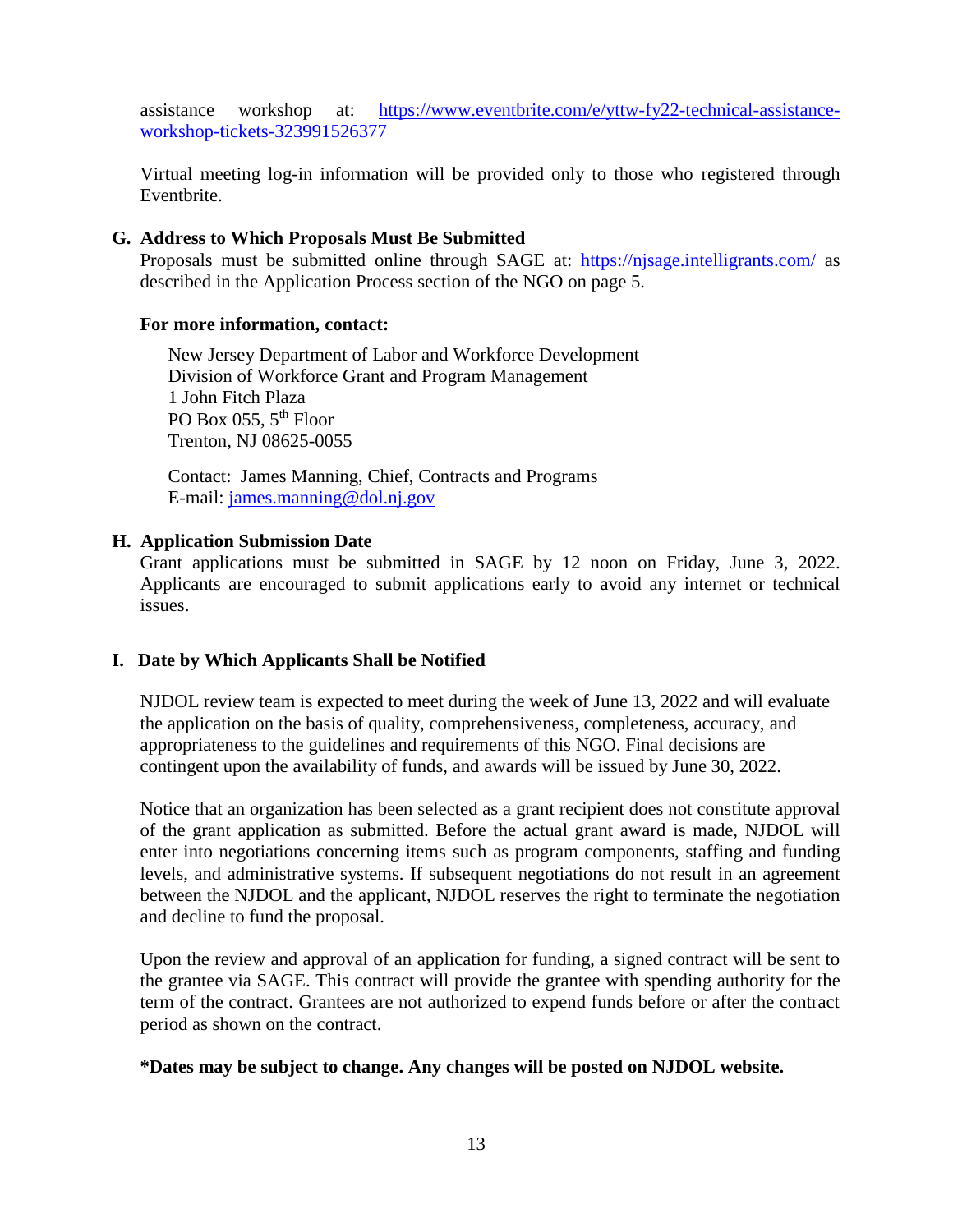## **ATTACHMENT I**

## **YOUTH TRANSITIONS TO WORK (YTTW) PROGRAM PARTICIPANT ENROLLMENT FORM Fiscal Year 2022**

|                                                                            | <i>rease type or clearly print an information</i> |             |                         |  |
|----------------------------------------------------------------------------|---------------------------------------------------|-------------|-------------------------|--|
| <b>Enrollment Date:</b>                                                    | Social Security Number (last 4 digits):           |             |                         |  |
| Last Name:                                                                 |                                                   | First Name: |                         |  |
| Address:                                                                   |                                                   |             |                         |  |
| City:<br><u> 1989 - Johann Stoff, Amerikaansk politiker († 1908)</u>       |                                                   |             | State: <u>Zip:</u> Zip: |  |
| Phone $#1$ :<br><u> 1989 - Johann Barbara, martin a</u>                    |                                                   |             |                         |  |
| Email Address:                                                             |                                                   |             |                         |  |
| Date of Birth:                                                             |                                                   |             | Age: In-School youth?   |  |
| Do you have a valid Driver's License?                                      | $Yes \mid$                                        | No          |                         |  |
| Name of High School:<br><b>Expected Date of High School</b><br>Graduation: |                                                   |             |                         |  |
| Apprenticeship Interests:                                                  |                                                   |             |                         |  |
| Name of YTTW Program Grantee:                                              |                                                   |             |                         |  |
| Name of YTTW Coordinator:                                                  |                                                   |             |                         |  |

*Please type or clearly print all information*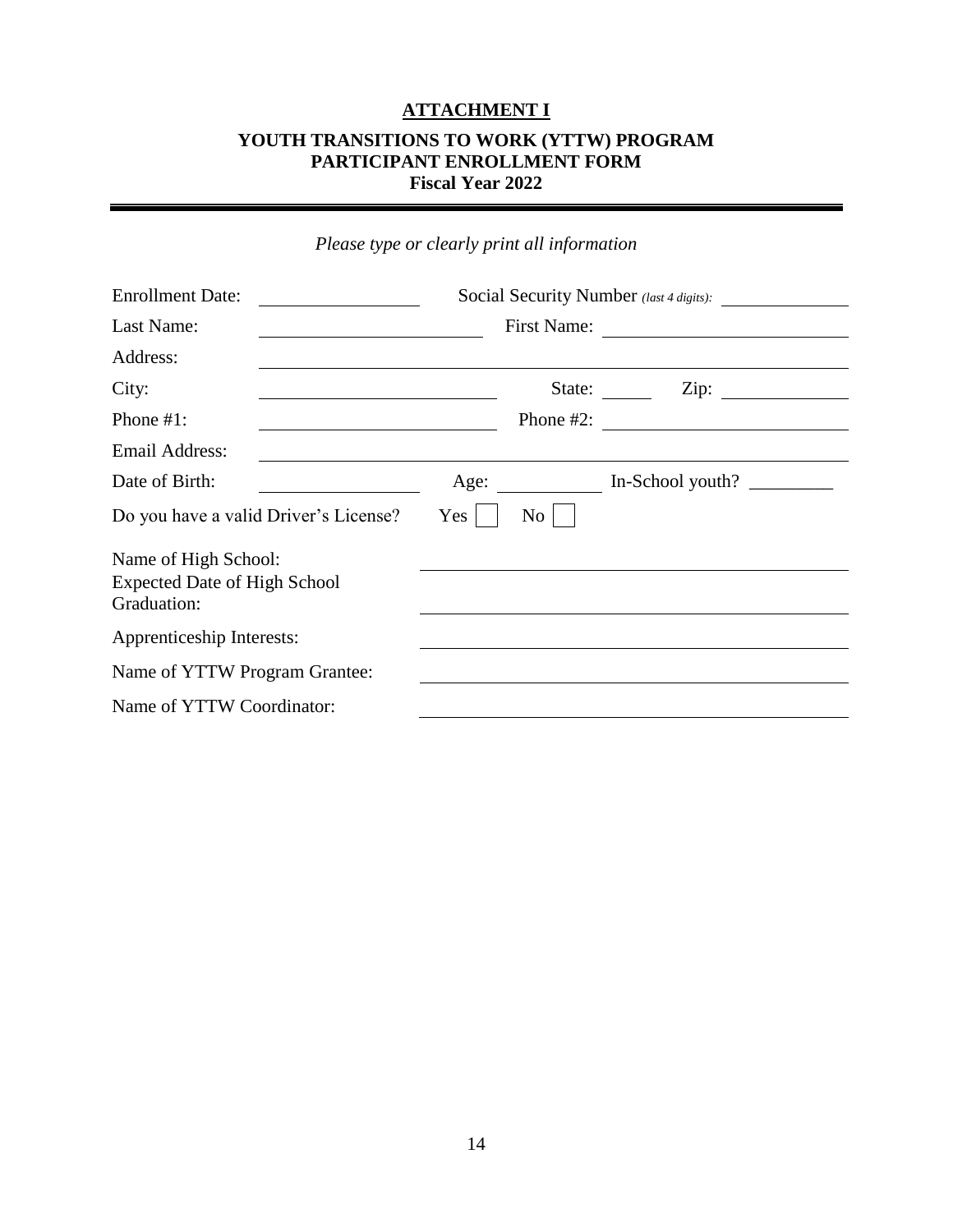## **ATTACHMENT II**

#### **YOUTH TRANSITIONS TO WORK (YTTW) PROGRAM Consortium Partner Form Fiscal Year 2022**

| Name of YTTW Applicant:                                                                                |        |        |
|--------------------------------------------------------------------------------------------------------|--------|--------|
| <b>Expected Contract Period:</b>                                                                       |        |        |
| Instructions                                                                                           |        |        |
| Complete the form below. A separate form must be completed for each partner and uploaded<br>into SAGE. |        |        |
| Partner Name:                                                                                          |        |        |
| Address:                                                                                               |        |        |
| City:                                                                                                  | State: | Zip:   |
| <b>Contact Person:</b>                                                                                 |        | Phone: |
| Explain the partner's role in the consortium:                                                          |        |        |

List the responsibilities of the partner:

List the specific agreed upon activities to be accomplished by the partner:

I/We certify that the information is correct and both parties understand the roles, responsibilities and activities for each partner.

|  |  | Signature of Applicant |
|--|--|------------------------|
|--|--|------------------------|

*Date Signature of Partner Date*